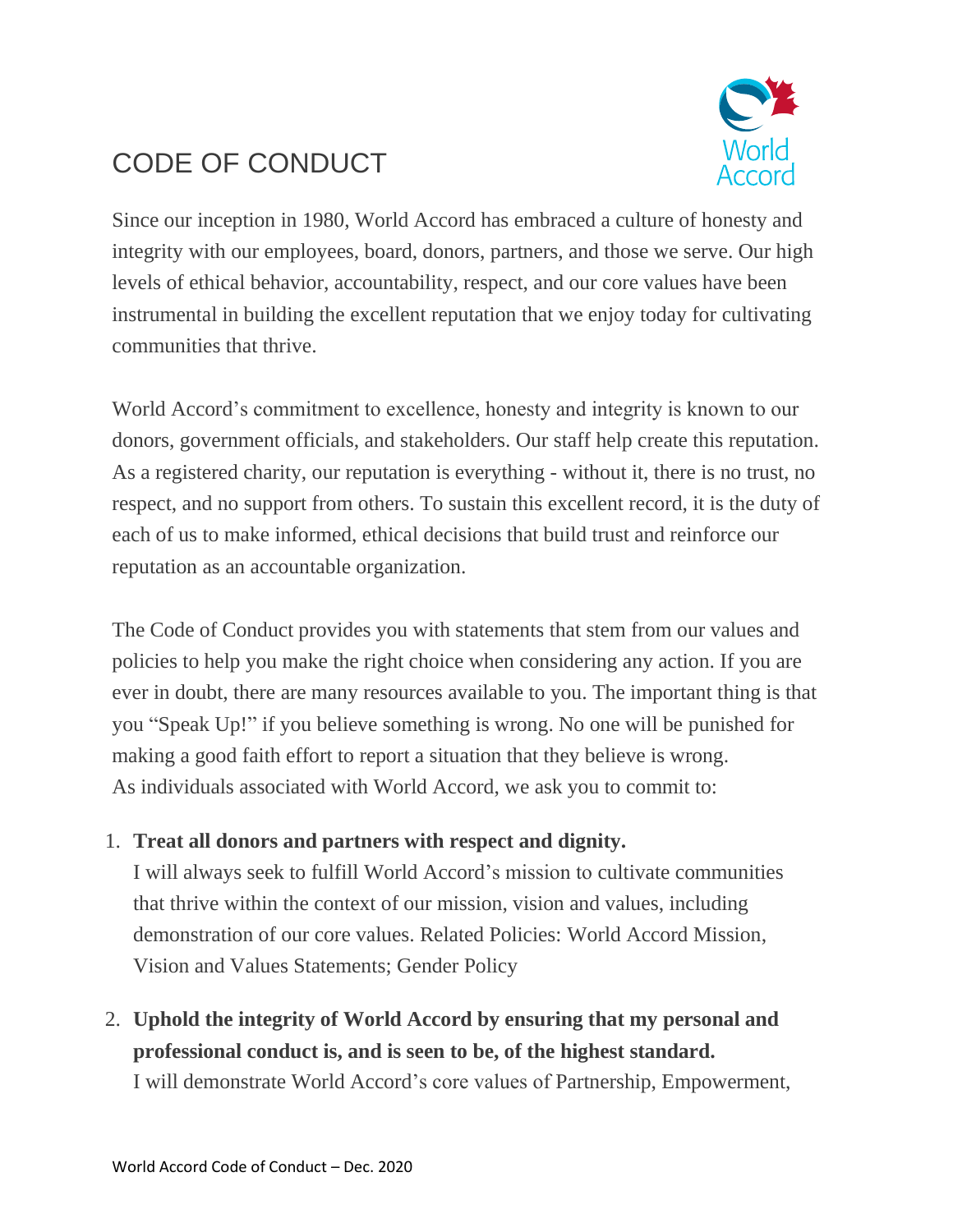Justice, Sustainability, Integrity and Interdependence. I will commit to integrity, truthfulness, dedication to World Accord and honesty in my actions. I will be respectful to all persons with whom I deal in an official capacity, including coworkers, volunteers, participants, partners, governments and donors.

3. **Perform my official duties and conduct my private affairs in a manner that avoids conflicts of interest thereby preserving and enhancing public confidence in World Accord.**

My actions will be free of any consideration of personal gain. I will declare any financial, personal, family (or close intimate relationship) interest which may impact on the work of World Accord. I will not accept outside employment or engage in outside activities which may interfere with the efficient performance of World Accord duties, without prior authorization. I will avoid any activities related to procurement of goods or services, or in human resource activities, where a conflict of interest may arise and should such conflicts arise I will disclose them to my supervisor in accordance with World Accord's policy. Related Policies: Conflict of Interest Policy

4. **Safeguard and make responsible use of the information, equipment, money and resources to which I have access by reason of my employment with World Accord.**

I will exercise due care in all matters of official business, and not divulge any confidential information about clients, colleagues and other work-related matters. I will protect, manage and utilize World Accord human, financial, IT and material resources efficiently and effectively, bearing in mind that these resources have been placed at World Accord's disposal for the benefit of those we seek to serve. I will direct external media and information requests through the appropriate channels. I will appropriately account for all World Accord money and property (e.g., vehicles, office equipment, computers, email and intranet).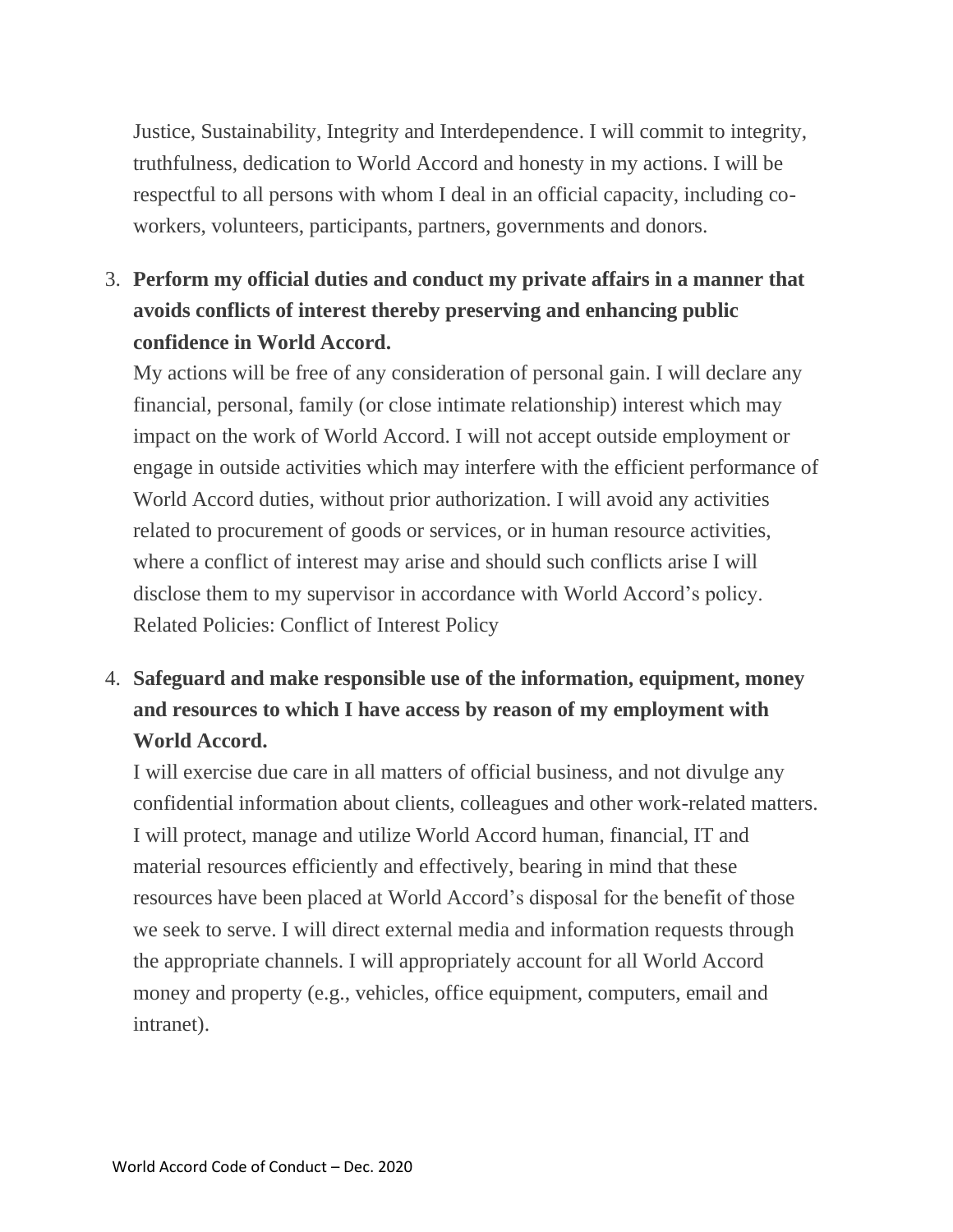# 5. **Promote the health, safety, security and welfare of World Accord staff, volunteers and contractors as a necessary condition for effective and consistent performance.**

I will remain aware of and comply with all instructions designed to protect my health, welfare and safety. I will always consider the safety of staff in operational decisions. I will comply with local security and safety management guidelines. I will behave in such a way as to avoid any unnecessary risk to the health, safety and welfare of myself and others, including partner organizations and participants. I will ensure that I am fit to safely and reliably perform my work duties, free from impairment due to alcohol and/or drugs on World Accord premises.

#### 6. **Refrain from any form of harassment, discrimination, physical or verbal abuse, intimidation or favoritism in the workplace.**

I will not engage in or tolerate any form of harassment in the workplace, including sexual harassment and abuse of power. As a manager/supervisor, I will not solicit favors, loans or gifts from staff or partners, nor will I accept unsolicited ones that are of more than token value. Related Policies: Prevention of Sexual Harassment, Exploitation and Abuse Policy

## 7. **Prevent, oppose and combat all exploitation and abuse of program partners, participants and other persons of concern.**

I undertake not to abuse the power and influence that I have by virtue of my position over the lives and well-being of partners, participants and other persons of concern. I will never request any service or favor return for protection or assistance. I will never engage in any exploitative relationships – sexual, emotional or financial – with partners, participants and other persons of concern. Related Policies: Prevention of Sexual Exploitation and Abuse Policy

## 8. **Promote human rights, protect the environment and oppose criminal or unethical activities.**

I will ensure that my conduct is consistent with the human rights framework to which World Accord subscribes. I will use my best endeavors to protect the